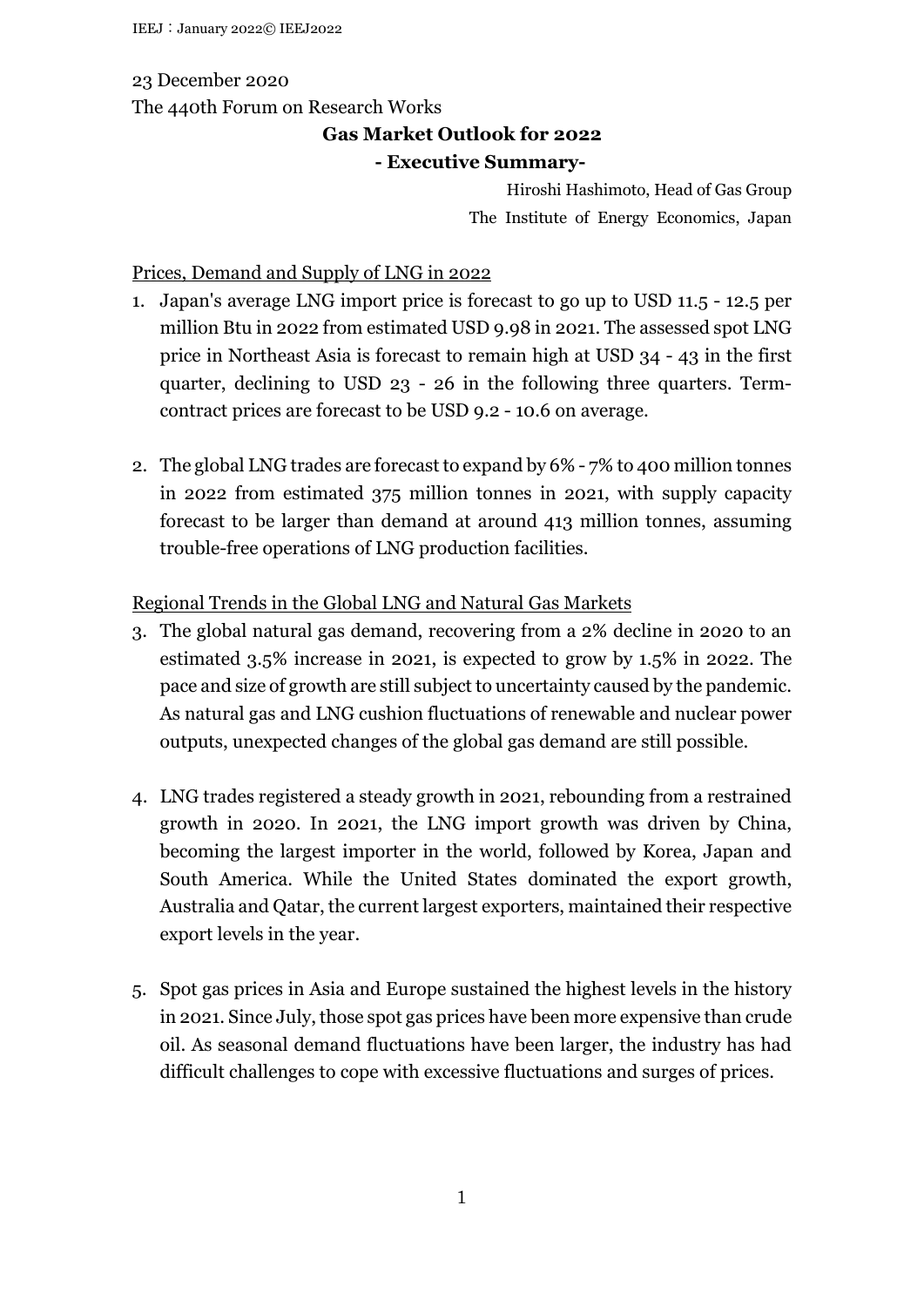# Notable Trends in Gas and LNG Demand

- 6. China has increased both domestic gas production and LNG import. Companies accelerated LNG procurement activities under long-term deals in the latter half of 2021. China's self-sufficiency ratio for natural gas has been below 60% since 2018.
- 7. India met its steady increase in natural gas consumption in 2021 with incremental gas production mainly from private-sector companies with LNG import staying at the same level.
- 8. Europe observed extreme price spikes in 2021 as LNG imports failed to fill the gap caused by steady increases in gas consumption and declining gas production in the region. Sizes and roles of gas storage vary between countries in the region, even though the low level of inventories has been often cited as one of the main causes of the price spikes.

# Notable Trends in Gas and LNG Supply

- 9. The United States dominated the global LNG export growth in 2021 with volumes expected to be 74 million tonnes in 2021 and 87 million tonnes in 2022. LNG from the United States has had an effect to promote interactions and connections between regional markets.
- 10. The year 2021 observed delays of final investment decisions (FIDs) and construction, while the single largest FID on an LNG production project ever was made in Qatar in February. Another FID was announced in Australia in November on a new gas field development and an additional liquefaction train.

# Global Trends to Manage Methane Emissions

11. The United States, the European Union, along with more than 100 nations launched the Global Methane Pledge in early November. Specific measures to reduce emissions will be considered in the future. The United Nations Environment Programme (UNEP) with support from the European Union launched the International Methane Emissions Observatory (IMEO) at the end of October. IMEO will initially focus on methane emissions from the fossil fuel sector, and then expand to agriculture and waste sectors.